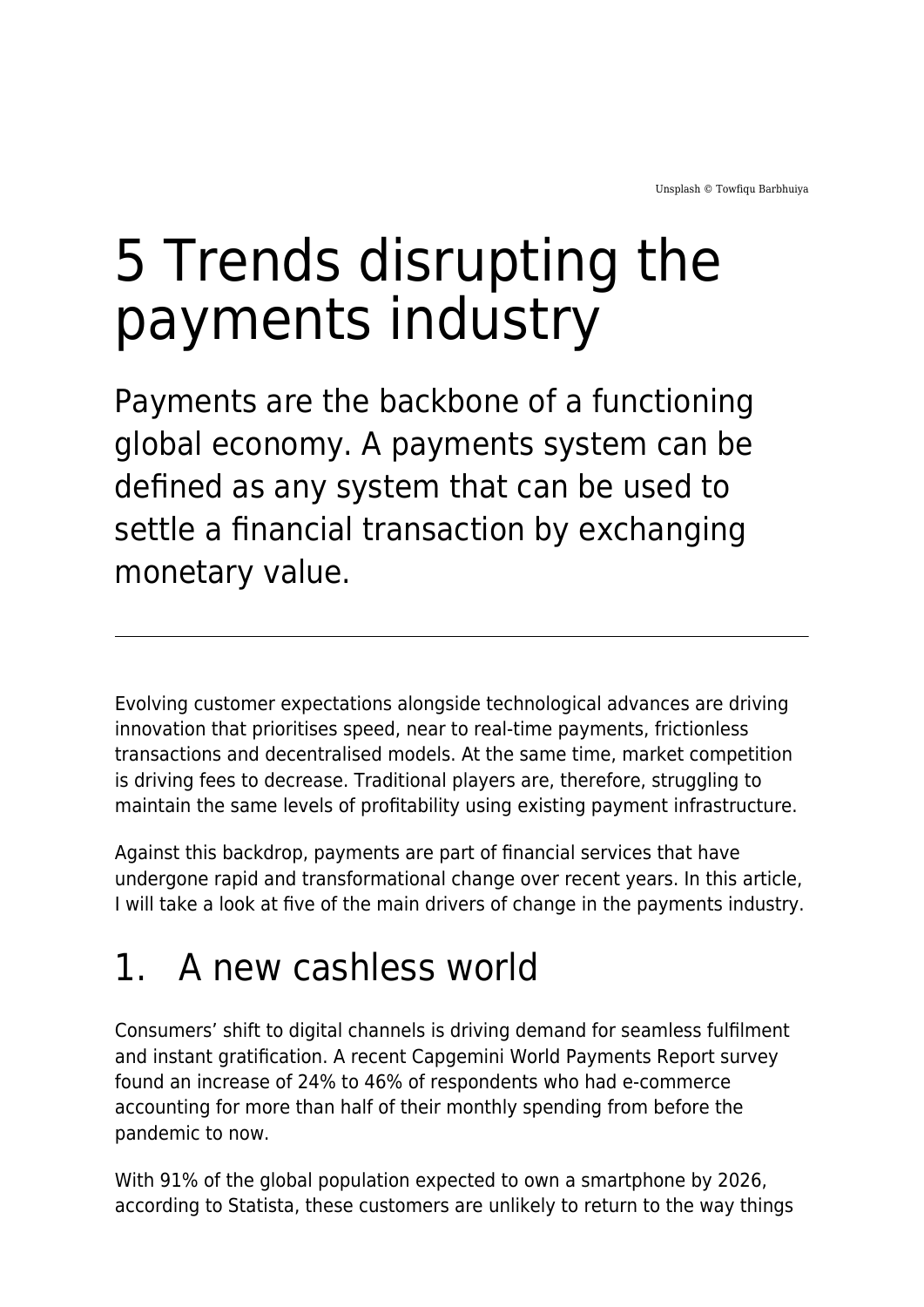were done before, now having experienced the speed and convenience of digital payments and greater services.

## 2. Demand for faster payments

Demand for instant transactions is driving change in cross-border payments, international remittances and e-commerce. Previously, mirroring the instantaneousness of a cash transaction via electronic means had been an ongoing technical challenge. Now, real-time clearing and settlement facilities in many markets make processing payments almost instantly possible.

Frustration with the latency and cost of the traditional banking model has led to the emergence of alternative options. Innovative solutions such as the P27 initiative in the Nordic region show how fintech can blend with conventional systems to provide better payments infrastructure for all.

## 3. Embedded payments

Embedded finance, where financial products are added to the transactional flow in non-financial platforms, has been a much discussed topic in financial services for the last couple of years. With consumers demanding ever more convenient, frictionless ways to make payments using various devices from wallets to wearables, embedded or contextual payment options are adding convenience and speed to the payments process.

## 4. More payments data

The diverse range of digital touchpoints involved in a cashless payments ecosystem provides vast amounts of data. This is of significant value to banks and fintechs to grow client relationships based on analytics and insights. Companies that can unlock the true value of payment activity data by leveraging powerful AI and ML tools can offer more efficient, tailored products in a more secure, protected environment.

Also, we can expect the full implementation of the messaging standard ISO20022 to be a potentially vital part of improving the amount and quality of payments data available in the industry.